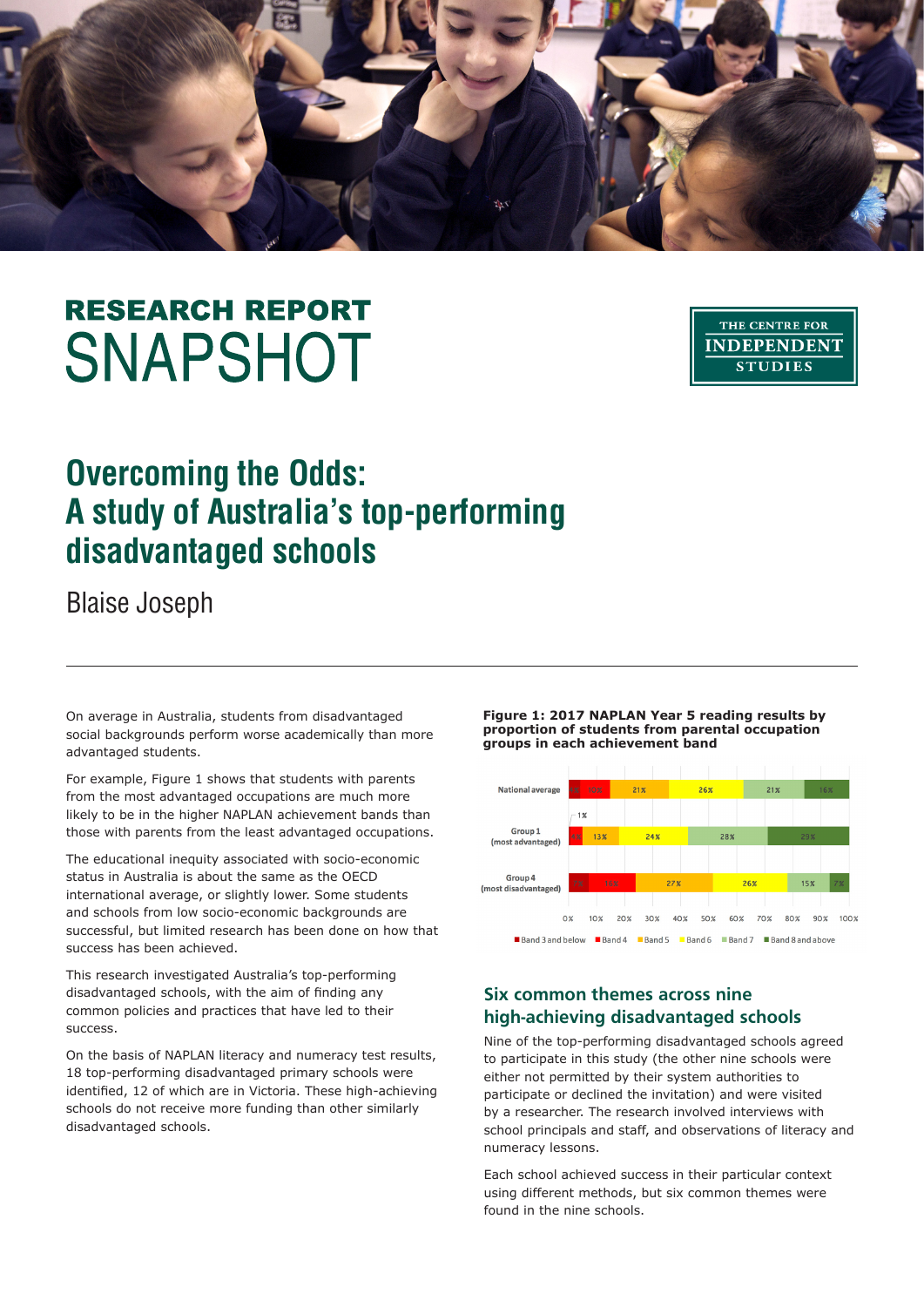#### *1. School discipline.*

*"School discipline is a key to our success. To be able to teach, you need to have an orderly and safe classroom and learning environment, and that's something that we've put a lot of work into, as a precursor to the learning, so that the learning can take place." — Principal of School A*

The clearest common theme across the nine high-achieving disadvantaged schools was their success in cultivating a positive school environment with effective discipline. Every school principal highlighted generally positive student behaviour in and out of class as a key reason for their success.

While there was a wide range of school discipline policies across the nine schools, there were some shared practices and approaches: high expectations, a clear set of consistently applied classroom rules, and a consistently applied whole school behaviour policy.

#### *2. Direct and explicit instruction.*

*"We haven't got time to muck around for kids to discover things by themselves, we have to actually teach them." — Principal of School D*

Direct instruction is a teaching method with a focus on teachers clearly explaining new content to students in a systematic and methodical way. Every principal said direct instruction was a central part of their school's approach to teaching, especially in literacy and numeracy

The most common features of lessons observed were:

- a defined and stated lesson objective:
- immediate feedback;
- review of previously taught content;
- clear and unambiguous language;
- teacher frequently checking for student understanding;
- teacher demonstrating the knowledge or skill to be learnt; and
- students practising new skills with teacher guidance.

#### *3. Experienced and autonomous school leadership.*

*"I can work my way through the school budget in whatever way I want…I have complete autonomy to select staff in whatever way I choose and is best for the school." — Principal of School G*

More experienced school principals will generally have a greater practical understanding of how to increase school effectiveness, and positive changes driven by a principal will likely take several years to flow through into improved literacy and numeracy results

Table 1 summarises the leadership experience of the principals at the nine high-performing disadvantaged schools.

#### **Table 1: Experience of school principals at highachieving disadvantaged schools**

| <b>School</b> | Number of years current principal<br>has held the position    |
|---------------|---------------------------------------------------------------|
| School A      | 20                                                            |
| School B      | 4 (and previously assistant principal at<br>the school for 7) |
| School C      | 3 (and previously assistant principal at<br>the school for 8) |
| School D      | 31                                                            |
| School E      | 13                                                            |
| School F      | 6                                                             |
| School G      | 8                                                             |
| School H      | 1 (previous principal had been at the<br>school for 5)        |
| School I      | 1                                                             |

The median tenure for these school principals is 6 years, and the average is about 10 years, which is considerably higher than the national average of approximately 4.8 years for primary school principals

It appears greater autonomy allows experienced principals to lead schools effectively in order to cater for the specific needs of their disadvantaged students. Victoria has a relatively high level of government school and principal autonomy, especially with respect to hiring school staff and controlling school budgets, which may be an explanation for why Victoria has such a high proportion of Australia's top-performing disadvantaged schools.

#### *4. Data-informed practice.*

*"We collect data for every student by year level… then discuss the students we have concerns about… but also celebrate the successes of the students who have been high-achieving, and look at why and what we've done for them, so that it can be shared across the school." — Principal of School C*

Using data to inform teaching, track student progress, and intervene to help underperforming students was common to all nine high-achieving disadvantaged schools. Data was collected and analysed at the student, class, year, and school level.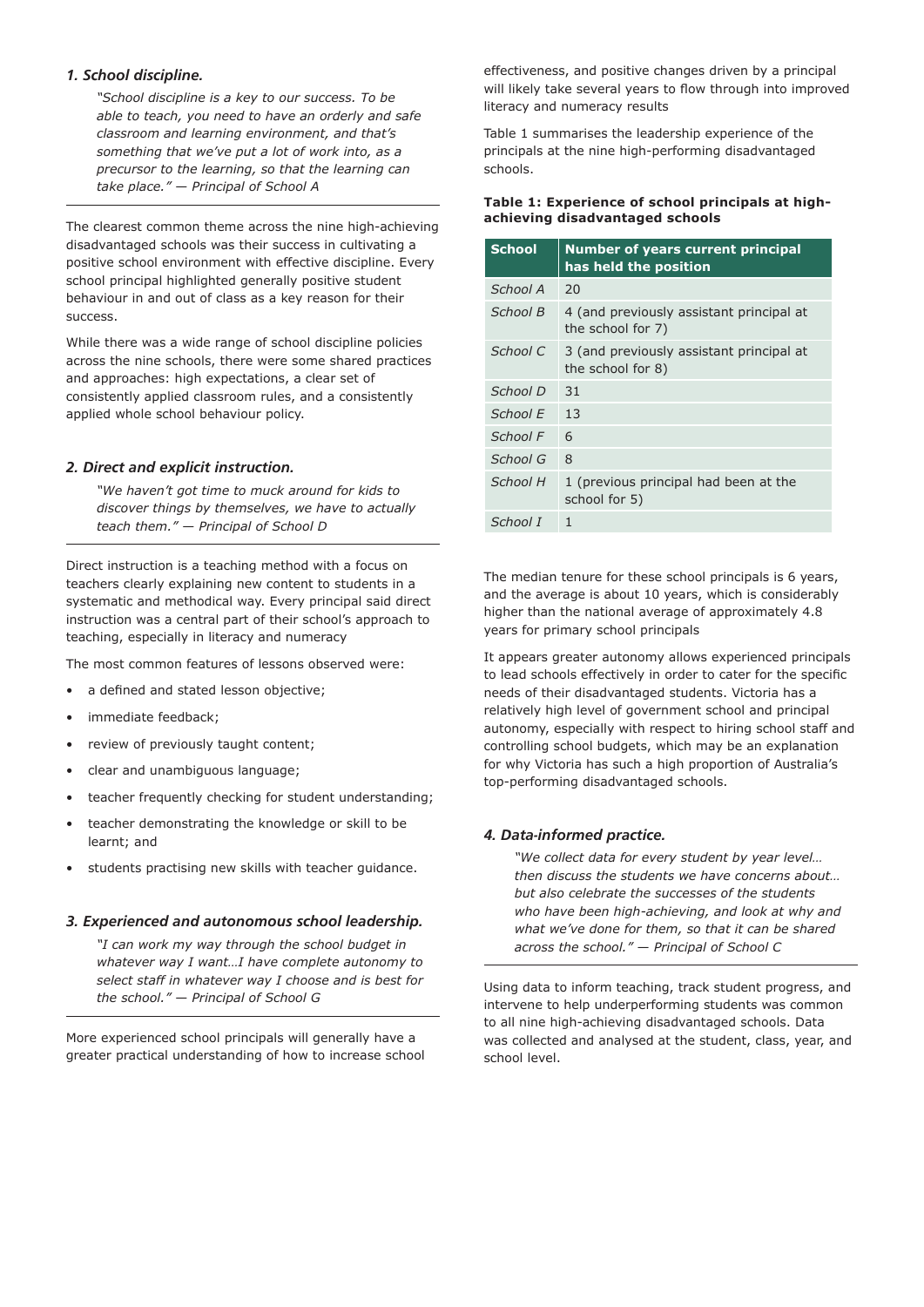A common theme was a focus on using data for specific purposes — such as tracking individual student progress and improving teaching of particular subjects — and not collecting data simply for the sake of it.

Given the relatively high proportions of students from disadvantaged and non-English speaking backgrounds across these schools, there was an emphasis on using data to track the growth of underperforming students. Test results are used to identify underperforming students in literacy and numeracy, and then facilitate and evaluate interventions.

In addition to teacher-developed assessments, all nine schools used data from two standardised tests: NAPLAN and the Progressive Achievement Tests (PAT) from the Australian Council for Educational Research.

#### *5. Teacher collaboration and professional learning.*

*"Teachers always talk professionally: professional approaches to the data, and to the kids – that's the focus of their work." — Principal of School A*

The nine high-achieving disadvantaged schools all had a positive and professional culture among the school staff. Teachers collaborated extensively with each other and specialist support staff outside of lessons, meeting after school hours to plan lessons for the next day, review individual student progress, and discuss how to help struggling students.

Given the complex needs of many disadvantaged students at these schools — including any number of combined factors such as limited vocabulary, a non-English speaking background, emotional wellbeing issues, and family violence — a coordinated approach involving all relevant staff is required to be able to help all individual students.

The schools generally took a pragmatic approach to professional development. Professional learning specifically on improving teacher instruction of the fundamentals of literacy and numeracy seemed to be prioritised across the nine schools. Teacher peer lesson observation was practised formally on a consistent basis across all nine schools, at least four times per year for each teacher.

#### *6. Comprehensive early reading instruction.*

*"The students have to be really strong in early reading. Because if they're not, it holds them back in everything." — Principal of School G*

Reading ability is crucial in the early years of school and strongly influences later literacy and achievement across subject areas. According to decades of research, there are five essential elements of effective early reading instruction:

- Phonemic awareness.
- Phonics.
- Fluency.
- Vocabulary.
- Comprehension.

School principals and teachers all answered that they explicitly covered these five aspects of reading throughout the early years of primary school.

The importance of vocabulary was highlighted by many principals and teachers, in particular for their students from disadvantaged and non-English speaking backgrounds. The schools had a focus on explicitly teaching new words every day, especially more complex words, and words that are not part of everyday experience for children. In addition, the majority of schools use a whole class or intervention program with a structured explicit phonics component.

## **Policy implications**

These six school practices and policies are potentially effective ways to significantly boost the achievement of students from low socio-economic backgrounds in Australia, without necessarily requiring more taxpayer funding.

The implications for education policy regarding disadvantage are:

- The ongoing public debate about school funding should shift from how *much* money is spent to *how* it is spent.
- School systems should consider giving extra incentives and support for experienced principals to stay longer at disadvantaged schools, conditional on school improvement.
- State and territory school systems should consider emulating the greater autonomy given to principals in Victoria, especially regarding selecting school staff and deciding exactly how school budgets are spent.
- Sources of comparable data like the NAPLAN and PAT tests — should be kept and continually refined, to facilitate schools tracking student and cohort progress, and intervening to help underachieving students.
- Disadvantaged schools should consider prioritising the development of effective school discipline practices, school-wide direct instruction initiatives in literacy and numeracy, and comprehensive early reading instruction involving the five keys for reading.
- There should be a renewed focus on teacher professionalism and collaboration, especially in the context of catering for the often-complex needs of disadvantaged students.

This study was limited by several important factors — for example, there was no control group of low-performing schools for comparison — so care should be taken about inferring implications for other disadvantaged schools. Nevertheless, all the findings are consistent with the existing research on high-performing schools and disadvantaged students, from both Australia and overseas.

The success stories of the schools in this study show that  $-$  given the right set of policies and practices  $-$  it is possible for students from disadvantaged backgrounds to be high-achievers.